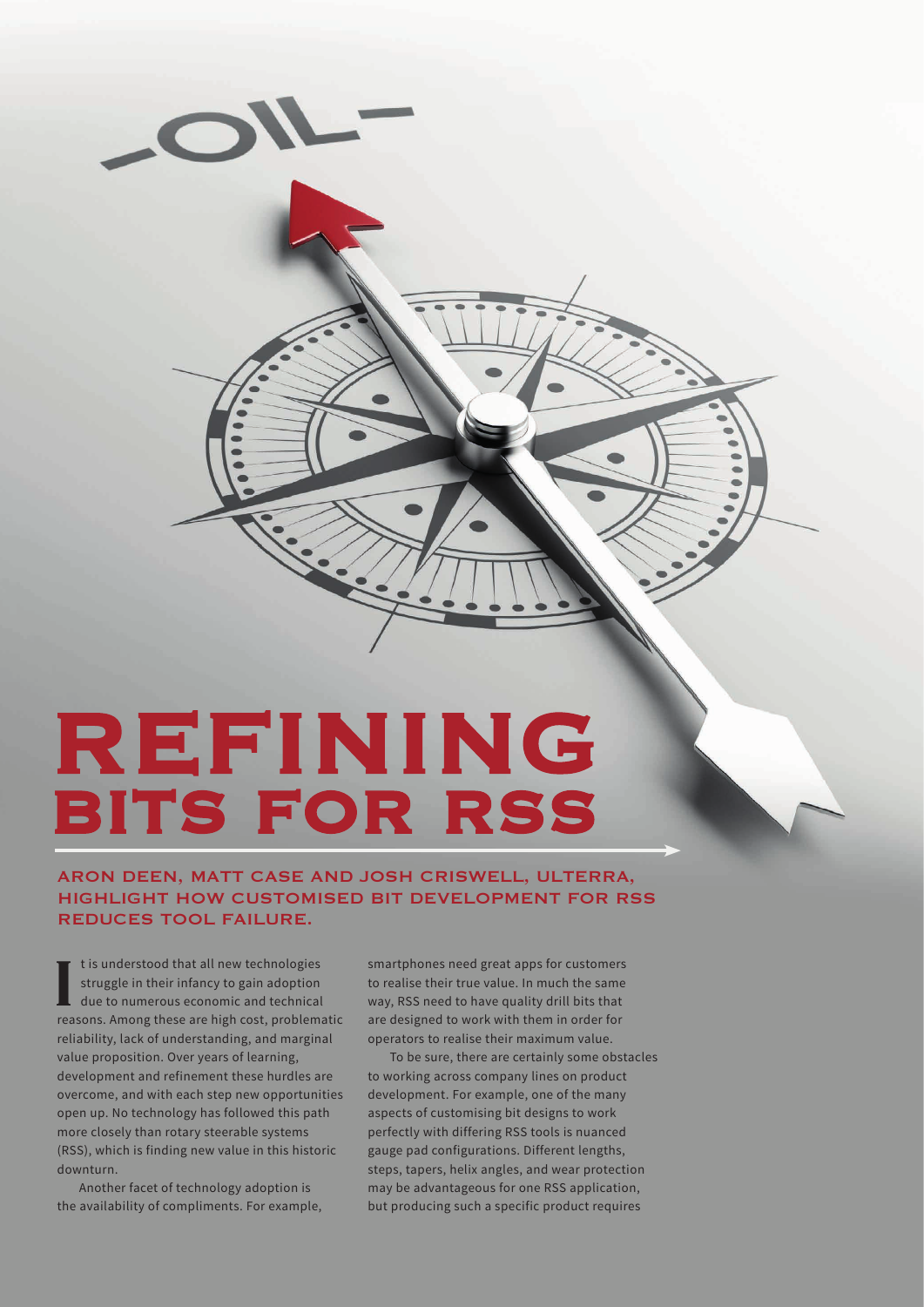a significant investment of engineering resources and capital. And once created, such a bespoke asset should not be blindly force fit into an improper application to the detriment of

another operator. The only long-term path over such hurdles for service companies is to jointly commit to focus first on performance for the customer.



*Figure 1. Traditional PDC cutting structures are laid out to be balanced, or neutral to drilling vibrations.* 



*Figure 2. The cutting structures are engineered to take an active role in damping harmful drilling vibrations.* 





## **Reducing vibrations, reducing tool failures**

Reducing vibration is particularly important in wells that utilise RSS, which are becoming more popular as well planners are pushing the limits on directional difficulty and lateral lengths. Most RSS tools are highly susceptible to failure due to vibration, which is one of the most common reasons the BHA must be tripped. RSS directional hands will often monitor these vibrations and are forced to reduce drilling parameters, and sometimes stop drilling altogether to pick up off bottom when vibrations get too high. Vibrations in a way act as an ROP ceiling, limiting the driller to lower parameters than what is necessary for maximum ROP.

Ulterra's CounterForce® technology uses the cutting structure to reduce vibrations at the bit, which increases efficiency and reduces bit damage. With the ability of the cutting structure to reduce vibrations, operators can not only reduce the number of trips for tool failures, but can also effectively elevate the ROP ceiling so that they can drill faster and still avoid high vibrations.

The claim that CounterForce can reduce vibrations, and therefore increase ROP and reduce the number of trips has been validated through numerous field runs. A major operator in South Texas utilises the Weatherford Revolution RSS to drill out from under surface through the curve and lateral to TD in one trip. Comparing the U516M verses alternative bits in this application in the years 2014 and 2015, the U516M on average drilled 7% faster. More importantly, RSS runs with standard PDC bits of any manufacturer were nearly three times as likely to be pulled for tool failure (Figure 3). The U516M completed 39 runs within this time frame.

The technology's performance has also been validated through electronic drilling recorder (EDR) analysis. A four well pad in South Texas, again utilising the Weatherford Revolution RSS, ran the U516M on three wells, and a competitor bit on the fourth. The stick-slip magnitude, measured in a rotational value of c/min, was 35% lower for the average of the three CounterForce runs compared to the offset. In addition, the average ROP for the three CounterForce runs was 27% faster than the offset, saving the operator 13 hours on each well the U516M was in the hole.